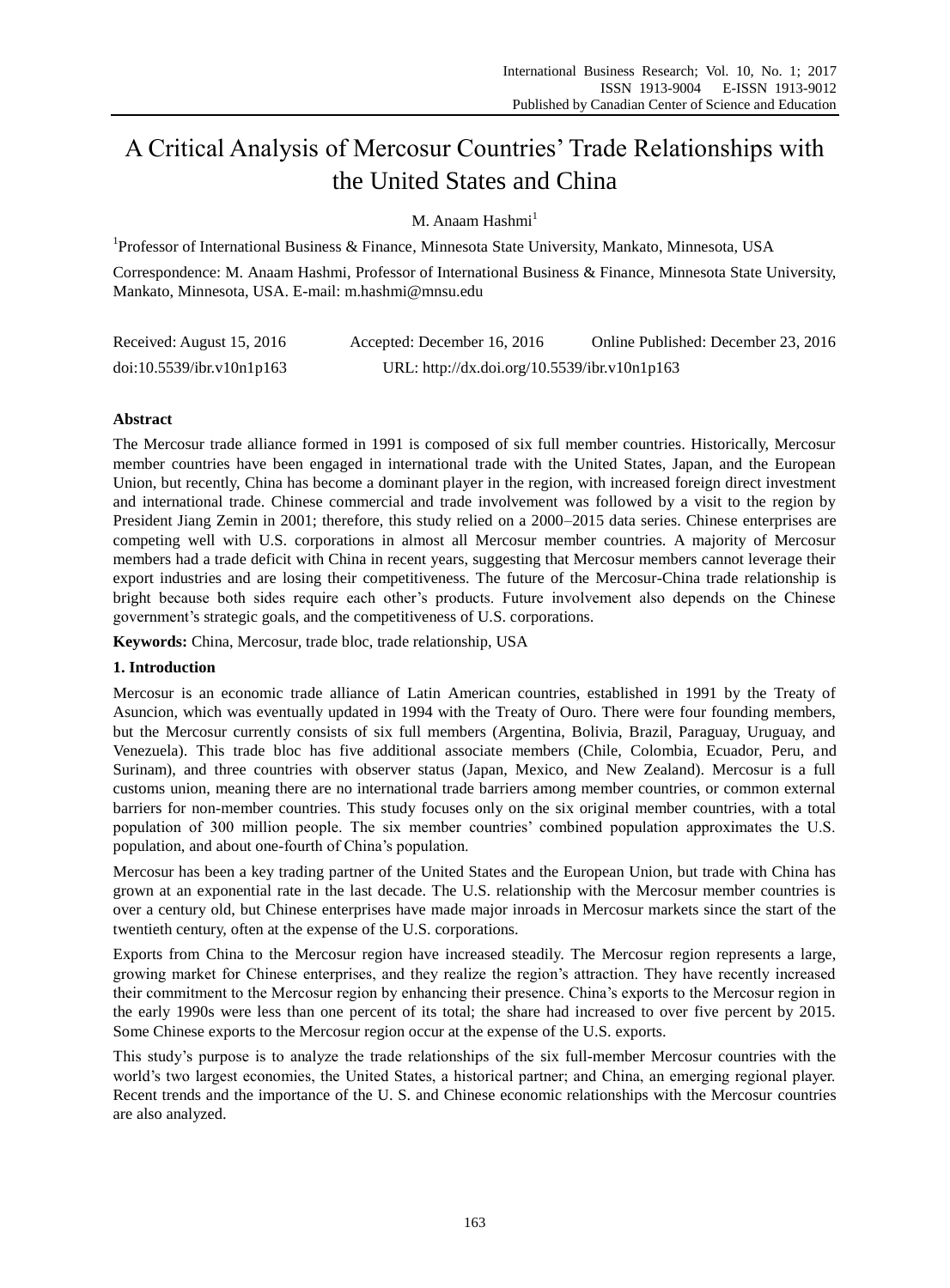## **2. Literature Review**

Gardina (2010) presented a historical background of Mercosur's origin. The Mercosur alliance's success is attributed to a number of earlier bilateral trade agreements among the member countries. The most significant bilateral agreement occurred between Argentina and Brazil (1983-1986), two dominant countries in Latin America and still the two most important members of Mercosur. Their bilateral agreement was considered a confidence-building attempt between the two fierce competitors. Gardina (2010) concluded that the democratization of Latin America was also a catalyst of economic liberalization, and the eventual formation of Mercosur, a free-trade region. The dream of Latin American unity is, in a broad sense, taking shape through Mercosur's successful expansion. Mercosur, by inviting the Andean Pact countries, aims to deepen integration in Latin America. While the attempt is laudable and ambitious, it may suffer from weaknesses that had undermined Latin American integration attempts prior to Mercosur. Mercosur policymakers had carefully avoided any decision to further harm Latin American integration. Mercosur has survived regional political crisis, and the bloc is in the process of expansion by inviting more countries to join Mercosur.

Doctor (2015) studied regional economic integration attempts outside Europe, with a particular emphasis on Mercosur. A European integration process, with an emphasis on inter-regionalism, was a guiding principle for other non-European attempts to economically integrate, including Mercosur. Doctor (2015) concluded that inter-regionalism cannot guarantee increased cohesion among member countries. Mercosur economies have suffered a number of severe crises in the past two decades, as the ever-present threat of crisis persuaded member countries' policymakers from ceding autonomy; inter-regional agreements were in no position to protect or guarantee countries from these threats. Inter-regionalism was unlikely to serve as the dominant reason for Mercosur integration. According to the study, much of the evidence suggests that the inter-regional process had, at best, delayed Mercosur's dissolution, and was not conducive to encouraging its consolidation. Inter-regionalism, to conclude, cannot be expected to function efficiently as a promoter of regional integration, and the region should focus on economic liberalization and trade relationships with non-members.

Mercosur had attempted to negotiate trade agreements with the United States and European Union, with limited success. Vaillant and Vaillant (2014) developed an in-depth description of the trade negotiations between Mercosur and the European Union from 2000–2004 and 2010–2013. All past trade negotiation attempts have failed because each side had different objectives, and even within the Mercosur-European Union trade bloc, different countries had contradictory objectives. The bigger economies in Mercosur preferred not to sign bilateral agreements with the advanced, superior economies, such as the European Union. Mercosur, since the beginning of the negotiation process with non-member countries, signed approximately twenty trade agreements, albeit none of them with developed countries. A successful trade agreement requires more flexibility from either side and should be based on commercial realities, but the fact remains that all major global economies wish to access Mercosur markets. There is no attempt made to negotiate a trade agreement with China, despite increasing trade volume.

Hornbeck (2011) concluded that Latin America (Mercosur is a subset) offer potential for increased U.S. trade. The United States has encouraged deeper regional integration, such as Mercosur, hoping such integration attempts are beneficial for the U.S. economic and foreign policy objectives. Latin American countries have made progress in trade liberalization and tariff reductions in last two decades. American policy makers were hoping that the U.S. corporations will increase their market share in Latin America. During 1998 – 2009, Latin America (excluding Mexico) represented only 8.3 percent of total U.S. trade, leaving significant room for growth. There is a need to study whether American policymakers achieve their objectives in Latin America.

Compelling research conducted by Peters (2013) analyzed the recent growth of trade between China, and Latin American and Caribbean (LAC) countries, and its implications for the century-old problems of income inequality and fairness in LAC countries. Data series from 1990–2011 were used for empirical testing. One of Peters' (2013) conclusions is that both academia and policymakers must overcome their bias against the agricultural sector and natural resources, and realize the importance of global commodity chains. Other countries, including China, require agricultural goods and natural resources from LAC countries; therefore, LAC countries should positively view trade in agricultural goods and natural resources. Peters (2013) also concluded that increased trade engagement between China and Latin America has not solved the problem of the region's income inequality. The trade relationship must consider this problem, or partnership may not otherwise be sustainable. China has become a major source of imports in countries such as Paraguay and Chile, and a major export market for Brazil, Argentina, and Chile. China is Mexico's second major trading partner since 2003, as a result of increasing imports. International trade has been a major component of the most recent phase of the LAC-China relationship, followed by foreign direct investment (FDI). Recently, China has become the LAC countries'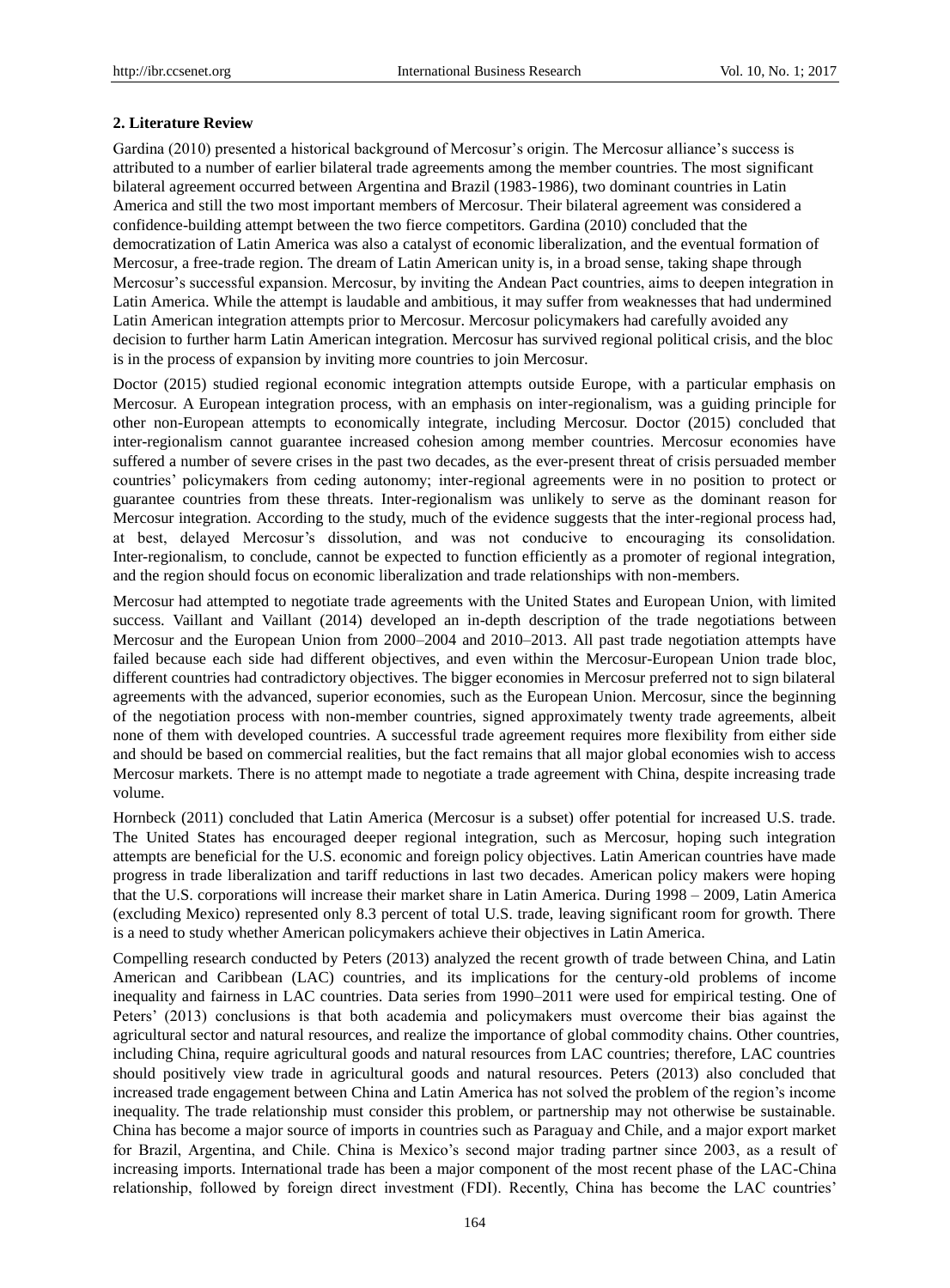second major trading partner. China's economic and trade presence has increased for all major countries in the LAC region. A need exists for further analysis of China's trade footprints in the region, and the region's involvement with the United States.

Peters (2015) offered a comprehensive analysis of China's involvement in Latin America in the contexts of diplomacy, Chinese political and economic objectives, and China's hunger for natural resources, and then questioned whether this partnership is mutually beneficial. More than half of Chinese business enterprises are publicly owned; therefore, the Chinese government's strategic objectives heavily influence commercial and trade relationships. Public ownership also assists Chinese enterprises in offering the turnkey infrastructure projects needed by Latin American countries.

There seems to be a strategic shift in Chinese focus on Latin America, originating with visits by Chinese President Jiang Zemin to Latin America (Argentina, Brazil, Uruguay, and Venezuela) in April 2001. Chinese Premier Xi Jinping also visited a number of Latin American countries in May 2015. There were nine visits in total by Chinese premiers, and twenty-two visits by Chinese presidents, during the period of 2001–2015. The Chinese government considers Latin America as a strategic priority. Peters (2015) also discussed the institutional capability of China and Latin American countries, to understand and improve weak knowledge of their counterparts. Governmental and non-governmental institutions in Latin America and China generally lag behind recent economic dynamism. This can be a major barrier to furthering the relationship, as neither China nor any Latin American country has extensively evaluated their commercial relationship. According to Peters (2015), Latin American countries also have not developed a detailed short-, medium-, or long-term strategy vis-à-vis their economic relationships with China. Trade relationships between China and the region cannot fully mature without a clear strategy.

Paiva and Cortes (2014) analyzed data from over 100 countries over 30 years (1980–2010) to discover the determinants of foreign direct investment, or FDI, to a country and region. A notable finding in the study was the fact that Mercosur member countries could not attract sufficient FDI. The creation of a free trade area, or FTA, and its impact on trade is well researched, but the relationship between FTA and FDI is not yet understood. Global FDI flows increased twenty-three times between 1980 and 2010, whereas world trade only increased approximately seven times in the same period. A conclusion is that increased FDI in a region eventually lead to increased trade; therefore, if Mercosur is planning to increase trade with the United States or China, policymakers should make the region attractive to inward FDI.

Chinese enterprises started FDI in early 2000. The effectiveness of Chinese FDI in different developed and developing countries was studied by Wang et al. (2014), for the 2004–2010 period. It was concluded that regions including the Mercosur members have mixed feelings regarding the efficacy of Chinese FDI. According to Wang et al. (2014), the positive aftereffects of the Chinese FDI to its host economies are job creation, limited technology transfers, and opportunity for Chinese enterprises' entry into foreign markets; simultaneously, the host countries are not always content with corporate social misbehavior by Chinese investors. If Chinese corporations hope to improve trade relationships, they must increase FDI opportunities, and address the host country's complaints.

Song (2014) empirically analyzed Chinese foreign direct investment (FDI) and trade relationships with Brazil, the largest economy and the most important country in Mercosur; China-Brazil data were analyzed for 1987– 2013 period. The primary focus of the study was to examine the causal relationship between FDI and trade under the perspective of China-Brazil interactions, and to discover whether Chinese exports are complements to, or substitutions for, the FDI in Brazil. One of the study's findings is robust trade growth has occurred between the two countries, as Brazil exports raw material in return for Chinese manufactured goods. Trade has increased, despite several Brazilian allegations of dumping and unfair trade practices. The study did not find a complimentary relationship between Chinese FDI to Brazil and trade flow growth between the two countries. However, a moderate relationship exists between Chinese exports and eventual FDI in Brazil, with a two-year time delay.

Grossman and Wen (2011) studied Brazil's trade patterns with both the United States and China. Chinese enterprises are in search of petroleum, building materials, and agricultural commodities; therefore, they wish to establish inroads into the Mercosur region. Mercosur, a vast area rich in natural resources, has become a critical aspect of China's development strategy. China surpassed the United States in 2010 as Brazil's largest trading partner, significantly changing a pattern that has existed for decades, and possibly upsetting the balance of power in the region. Future relationships between Brazil and these two countries are unpredictable because there are many complex economic and geopolitical factors in operation.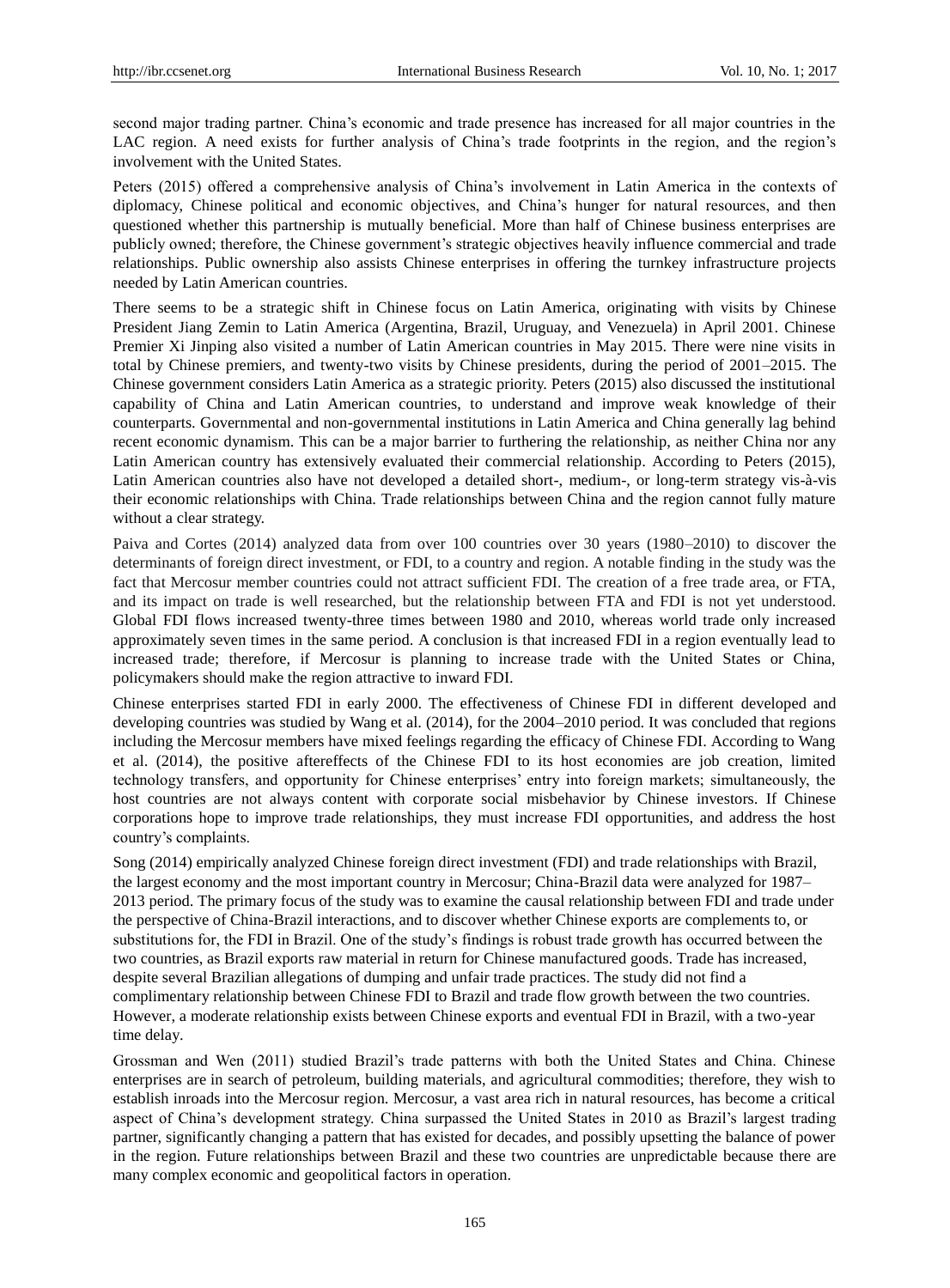Song (2014) focused on the China-Brazil relationship, while Oviedo (2015) studied the second-biggest Mercosur country's (Argentina) soybean exports to China during 2007–2014, and further analyzed state agencies' roles in both countries. China is one of the primary trading partners in Argentina's soybean production chain. Argentina's exports to China in 2012 amounted to only about 13.3 percent of total soybean production, and 9.9 percent of soy oil output. India, in the same year, was the largest importer of Argentinian soy oil, followed by China, Iran, Peru, and European countries. China is the world's fourth-largest producer, and the largest importer, of unprocessed soybeans; therefore, there is expansive potential in an Argentinean and Chinese agricultural trade partnership, including the soybean industry. Argentina primarily exported agriculture goods and imported consumer goods from China during the 2007–2015 period; Argentina had a trade deficit with China during this time.

Oviedo (2013) also analyzed the complicated and changing economic relationship between Argentina and China, with particular emphasis on disagreement on soybean trade in 2010, a major export to China. Trade relationship between Argentina and China can be defined as partnership between a food producer and a major consumer. This economic *relationship* is focused on bilateral trade and more significantly on Chinese investments in Argentina. The success of China's modernization has realigned needs of Argentina and other Mercosur members' vis-à-vis Chinese enterprises. Mercosur region is unable to keep pace with China in modernizing their industries and it may be an impediment for future trade growth.

Akhter and Machado (2014) explored the dilemma for Brazilian firms in choosing between Chinese opportunities or opportunities in neighboring Mercosur countries. It was hypothesized that Brazilian firms should enter the Chinese market immediately to more adequately compete with Chinese enterprises, should they attempt to enter the Mercosur region in the future. The decision has become complex due to the growing size of the Chinese economy and increasing threats from Chinese enterprises in the Mercosur region. The study also mentioned that as of 2011, Brazil's overall trade was higher with China than the Mercosur member countries, despite the fact that Brazil has a long history of trade relationships with its neighboring Mercosur countries. The Chinese market does present several challenges to Brazilian firms in comparison to the Mercosur regional markets, but Brazilian corporations are still successful in China. The cost disadvantage of Brazilian firms arose from capacity constraints and high domestic wages in Brazil. Although Brazilian firms could have expanded their operations into China, the overall market situation was not conducive for further expansion. Consequently, Brazil's corporations should solidify their presence in Mercosur markets, and the strengthening of such relationships may bar Chinese enterprises' entrance to the region. Further investigation of Chinese trade relationships with Brazil, and other regional countries, is required to understand recent and future FDI and trade trends.

After a literature review of China's and the U.S. trade relationships with the Mercosur member countries, there was a need to further understand the two largest global economies' trade involvement in the region. The following two research questions are formulated for this study, and the findings can be used by policymakers in these countries:

*1. Research Question # 1:* Can Chinese enterprises play a dominant role and compete with the U.S. corporations in the Mercosur region?

*2. Research Question # 2:* What is the trade balance status of Mercosur member countries with the United States and China?

## **3. Research Methodology**

The six original Mercosur member countries are selected for this study. Trade data are collected for all six countries for a 16-year period (2000–2015). Peters (2015) mentioned a strategic shift in Chinese focus on Latin America, starting with visits by Chinese President Jiang Zemin to Latin America (Argentina, Brazil, Uruguay, and Venezuela) in April 2001. In addition, China's trade has increased approximately 2,000 percent to Latin America, including Mercosur, during 2000–2015, spurred in part by bilateral free trade agreements and exchanging regional trade missions. China has also made billions of dollars in loan commitments across the region to facilitate international trade.

Data series for all six member countries (exports to, imports from, and the trade balance with the United States and China) are tabulated in Tables 1, 2, 3, 4, 5, and 6, to better understand the changing pattern of Mercosur trade with the United States and China. Data pertaining to the growth of member countries' trade with the world, the United States and China is summarized in Table 7. Data are collected from secondary sources, including the Directions of International Trade (2007; 2014; 2016).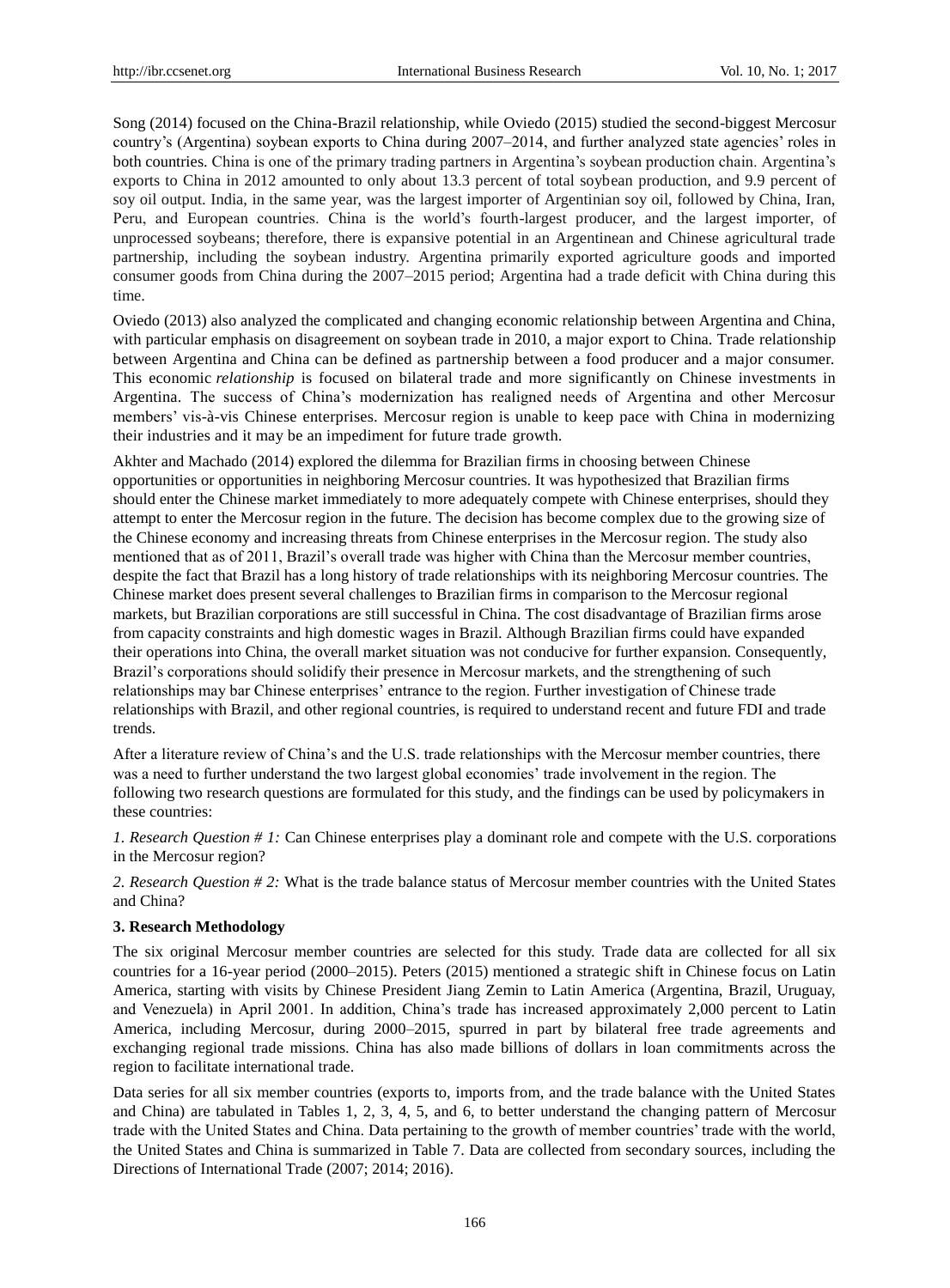## **4. Data Analyses**

Trade relationships with the United States and China are analyzed in this section for each Mercosur member country, over a sixteen-year period. Argentina's trade relationships with both countries are presented in Table 1. The United States has been a major trading partner of Argentina in past decades, and trade flow has gradually increased since 2002, after Argentina broke away from the currency board arrangement which created a fixed exchange rate with the U.S. dollar. A decrease in exports and imports occurred in 2009 due to the global financial crisis and falling commodity prices. Argentinian exports and imports to China have increased rapidly since 2002; Argentina's exports are primarily agricultural produce, and its imports are consumer goods. The Argentinian trade deficit with both countries has also increased starting from 2007, and this should be a sign of alarm for their policymakers. Argentinian corporations are unable to compete with the U.S and Chinese exporters, based on the available data. During the sixteen years period, Argentinian global trade increased by 140.7 percent; trade with the U.S. increased by only 73.8 percent while trade with China increased by 666.2 percent (Table 7).

| Year | Exports to | Exports to | Imports from | Imports from | Balance with | Balance with |
|------|------------|------------|--------------|--------------|--------------|--------------|
|      | U.S.       | China      | U.S.         | China        | U.S.         | China        |
| 2015 | 3.589      | 5.195      | 10,269       | 9.776        | $-6,680$     | $-4.581$     |
| 2014 | 3,857      | 4,780      | 11,908       | 8,455        | $-8,051$     | $-3,675$     |
| 2013 | 3,885      | 5,497      | 8,118        | 11,362       | $-4,233$     | $-5,865$     |
| 2012 | 3.909      | 5,001      | 8,490        | 9.954        | $-4,581$     | $-4,953$     |
| 2011 | 4,252      | 6,024      | 7,894        | 10,138       | $-3,642$     | $-4,114$     |
| 2010 | 3,608      | 5,796      | 6,351        | 7,232        | $-2,743$     | $-1,436$     |
| 2009 | 3.671      | 3,668      | 5,164        | 4,823        | $-1,493$     | $-1,155$     |
| 2008 | 5,402      | 6,355      | 6,980        | 7.104        | $-1,578$     | $-749$       |
| 2007 | 4,346      | 5,170      | 5,342        | 5,093        | $-996$       | 77           |
| 2006 | 4,116      | 3,473      | 4,294        | 3,122        | $-178$       | 351          |
| 2005 | 4,572      | 3,193      | 4,046        | 2,237        | 526          | 956          |
| 2004 | 3,818      | 2,628      | 3,432        | 1,402        | 386          | 1,226        |
| 2003 | 3.134      | 2.478      | 2,264        | 721          | 870          | 1,757        |
| 2002 | 2.957      | 1,092      | 1,804        | 330          | 1,153        | 762          |
| 2001 | 2.884      | 1,124      | 3,781        | 1,066        | $-897$       | 58           |
| 2000 | 3.149      | 797        | 4,822        | 1,157        | $-1,673$     | $-360$       |

Table 1. Argentina's Trade Relations with the U.S. and China (Millions of USD)

Data pertaining to Bolivia's trade relationships are presented in Table 2. Bolivia's exports to and imports from the United States in 2000 were approximately 65 times and 6.5 times more than the corresponding figures for China, respectively. U.S. corporations were clearly dominating the Bolivian market. Bolivia's exports to China did increase starting in 2008, but were no match for their exports to the United States. The growth of Chinese imports was much more dramatic, and surpassed imports from the United States in 2011. Recently, Bolivia has enjoyed a trade surplus with the latter, while Bolivia's trade deficit with the former has increased since 2000. Bolivia, to conclude, still exports heavily to the United States, but imports from China have grown much more rapidly than imports from the United States. Bolivia's global trade has increased by 212.9 percent. Trade with the U.S. increased by 93.2 percent during the same period but the country has experiences an exponential growth of 2775 percent with China (Table 7).

Table 2. Bolivia's Trade Relations with the U.S. and China (Millions of USD)

| Year |            |            |              |              | Balance with | Balance with |
|------|------------|------------|--------------|--------------|--------------|--------------|
|      | Exports to | Exports to | Imports from | Imports from |              |              |
|      | U.S.       | China      | U.S.         | China        | U.S.         | China        |
| 2015 | 1,054.0    | 466.0      | 1,035.0      | 1,747.0      | 19.0         | $-1,281.0$   |
| 2014 | 2,012.0    | 434.0      | 1,240.0      | 1,816.0      | 772.0        | $-1,382.0$   |
| 2013 | 1,215.0    | 320.0      | 1,172.0      | 1,254.0      | 43.0         | $-934.0$     |
| 2012 | 1,750      | 317.0      | 941.0        | 1,294.0      | 809.4        | $-977.5$     |
| 2011 | 875.2      | 329.5      | 855.0        | 937.4        | 20.2         | $-607.9$     |
| 2010 | 691.2      | 208.4      | 714.0        | 536.5        | $-22.8$      | $-328.1$     |
| 2009 | 472.0      | 130.6      | 604.0        | 375.1        | $-132.0$     | $-244.5$     |
| 2008 | 488.0      | 129.4      | 553.0        | 445.1        | $-65.0$      | $-315.7$     |
| 2007 | 415.0      | 57.5       | 410.0        | 312.2        | 5.0          | $-254.7$     |
| 2006 | 343.3      | 42.8       | 237.0        | 64.3         | 106.3        | $-21.5$      |
| 2005 | 279.6      | 28.5       | 324.0        | 136.0        | $-44.4$      | $-107.5$     |
| 2004 | 359.2      | 23.5       | 261.3        | 107.5        | 97.9         | $-84.0$      |
| 2003 | 236.7      | 11.6       | 310.0        | 87.1         | $-73.3$      | $-75.5$      |
| 2002 | 192.1      | 7.7        | 310.0        | 95.9         | $-117.9$     | $-88.2$      |
| 2001 | 188.0      | 5.1        | 314.4        | 86.3         | $-126.4$     | $-81.2$      |
| 2000 | 354.0      | 5.5        | 454.5        | 69.7         | $-100.5$     | $-64.2$      |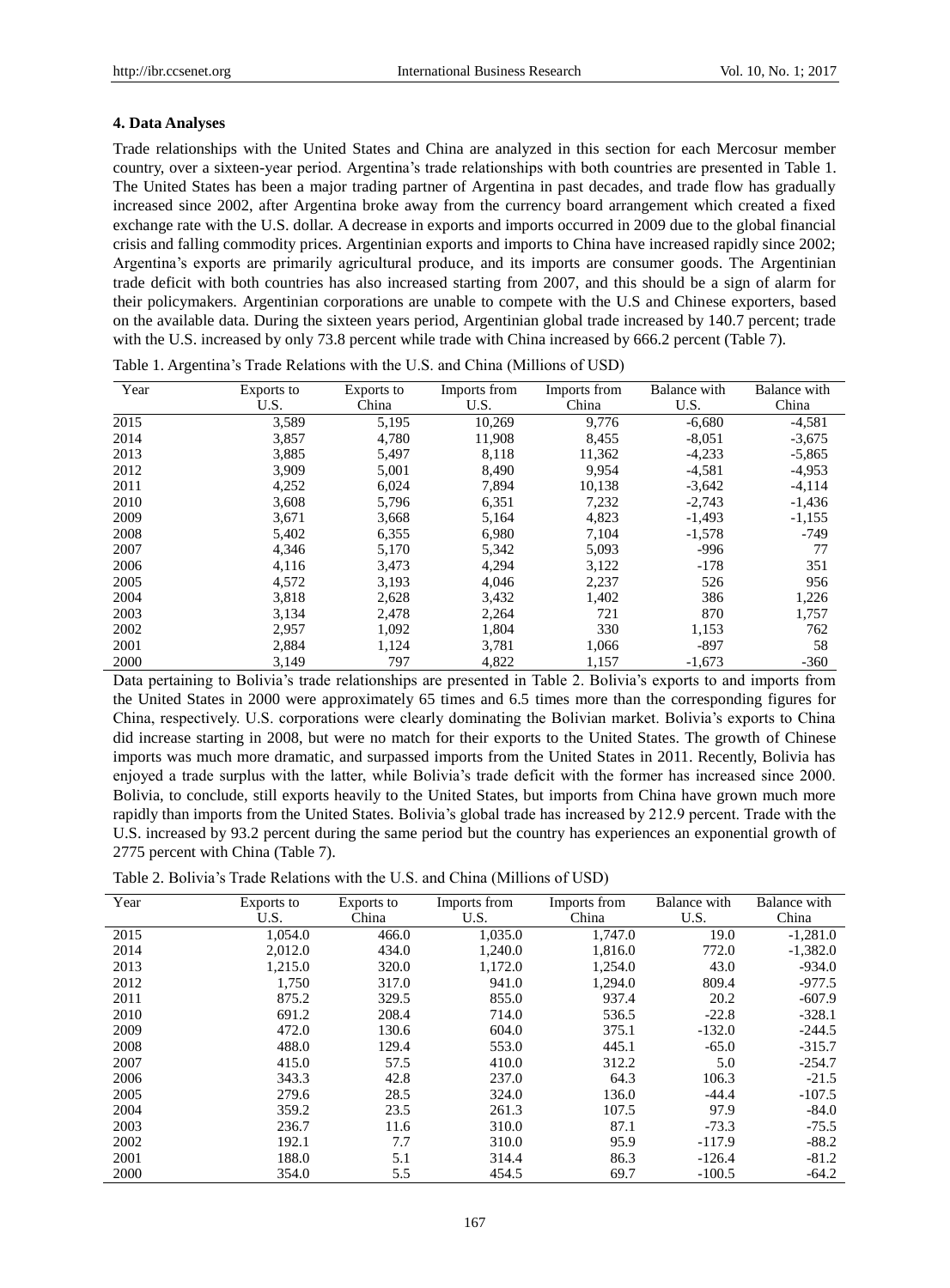Brazil is the largest economy in Mercosur, and a major trading partner with U.S. corporations, where the United States has enjoyed a trade surplus since 2009, as noted in Table 3. However, Brazil has had a trade surplus with China during the same period in 2009 as Brazil's exports to China surpassed that to the United States. Bilateral trade between Brazil and China did not significantly increase until 2005; Brazilian exports include manufactured goods and agricultural produce. Brazilian corporations were competitive and prepared to deal with Chinese enterprises. It will be interesting to see the future of Brazil's trade relationships with both countries. Brazilian corporations are still relying on American exports, but total grade with China has increased at much higher pace (226.3 percent) than with the U.S. (158.2 percent). Both of these countries were unable to match the increase in Brazil's total global trade (273 percent).

| Year | Exports to | Exports to | Imports from | Imports from | Balance with | Balance with |
|------|------------|------------|--------------|--------------|--------------|--------------|
|      | U.S.       | China      | U.S.         | China        | U.S.         | China        |
| 2015 | 24,216     | 35,608     | 26,760       | 30,719       | $-2,544$     | 4,889        |
| 2014 | 27,145     | 40,616     | 35,299       | 37,341       | $-8,154$     | 3,275        |
| 2013 | 24,861     | 46,026     | 36,275       | 37,302       | $-1,1414$    | 8,724        |
| 2012 | 26,850     | 41,228     | 32,594       | 34,246       | $-5,744$     | 6,982        |
| 2011 | 25,943     | 44.315     | 34.221       | 32.787       | $-8,278$     | 1,1528       |
| 2010 | 19,466     | 30,786     | 27,264       | 25,587       | $-7,798$     | 5,199        |
| 2009 | 15,809     | 18,798     | 20,310       | 15,886       | $-4,501$     | 2,912        |
| 2008 | 27,735     | 16,403     | 25,841       | 20,039       | 1,894        | $-3,636$     |
| 2007 | 25,343     | 10,749     | 18,901       | 12,618       | 6,442        | $-1,869$     |
| 2006 | 24,680     | 8,400      | 14,856       | 7,989        | 9,824        | 411          |
| 2005 | 22,742     | 6,834      | 12,852       | 5,353        | 9,890        | 1,481        |
| 2004 | 20,342     | 5,440      | 11,519       | 3,710        | 8,823        | 1,730        |
| 2003 | 16.901     | 4,533      | 9.727        | 2,148        | 7.174        | 2,385        |
| 2002 | 15.535     | 2,520      | 10.435       | 1,554        | 5,100        | 966          |
| 2001 | 14.379     | 1,902      | 13.038       | 1.328        | 1,341        | 574          |
| 2000 | 13,381     | 1,085      | 13,002       | 1,222        | 379          | $-137$       |

Table 3. Brazil's Trade Relations with the U.S. and China (Millions of USD)

Paraguay is the smallest economy among the six Mercosur members, historically trading with the United States. Paraguay still exports more to the United States than to China, but imports from China have increased significantly compared with imports from the United States. Paraguay's trade data are presented in Table 4 and Figure 4. Paraguay is experiencing an increasing trade deficit with both countries, but the deficit with China has increased at a much higher rate. Paraguay primarily imports consumer goods from China. This the only Mercosur member country witnessing increased trade with the U.S. (1,338.6 percent) than China (913.6 percent) during 2000-2016 (Table 7).

Table 4. Paraguay's Trade Relations with the U.S. and China (Millions of USD)

| Year | Exports to | Exports to | Imports from | Imports from | Balance with | Balance with |
|------|------------|------------|--------------|--------------|--------------|--------------|
|      | U.S.       | China      | U.S.         | China        | U.S.         | China        |
| 2015 | 152.0      | 30.5       | 750.0        | 2,256.3      | $-598.0$     | $-2,227.8$   |
| 2014 | 207.0      | 48.5       | 893.5        | 2,882.6      | $-686.5$     | $-2,834.1$   |
| 2013 | 251.0      | 57.1       | 735.0        | 3,216.7      | $-484.0$     | $-3,159.6$   |
| 2012 | 154.7      | 42.0       | 860.0        | 2.979.5      | $-705.3$     | $-2,937.5$   |
| 2011 | 111.3      | 30.4       | 609.0        | 3,439.2      | $-497.7$     | $-3,408.8$   |
| 2010 | 66.5       | 34.2       | 407.4        | 3,255.6      | $-340.9$     | $-3,221.4$   |
| 2009 | 52.8       | 35.0       | 269.4        | 1,954.3      | $-216.6$     | $-1,919.3$   |
| 2008 | 75.0       | 96.4       | 374.7        | 2,348.8      | $-299.7$     | $-2,252.4$   |
| 2007 | 70.0       | 54.5       | 281.2        | 1,552.6      | $-211.2$     | $-1,498.1$   |
| 2006 | 66.6       | 19.6       | 31.7         | 1,416.6      | 34.9         | $-1,397.0$   |
| 2005 | 54.9       | 69.6       | 25.3         | 667.4        | 29.6         | $-5,97.8$    |
| 2004 | 55.1       | 44.5       | 28.8         | 439.4        | 26.3         | $-3,94.9$    |
| 2003 | 45.0       | 16.7       | 33.9         | 236.7        | 11.1         | $-220.0$     |
| 2002 | 38.0       | 7.7        | 22.0         | 180.4        | 16.0         | $-172.7$     |
| 2001 | 29.3       | 10.7       | 35.1         | 219.3        | $-5.8$       | $-208.6$     |
| 2000 | 33.7       | 5.9        | 29.0         | 219.7        | 4.7          | $-213.8$     |

Each country has a different trajectory in their trade relationships with the United States and China, and Uruguay is no exception, as illustrated in Table 5. Involvement with Chinese enterprises has increased, starting in 2005. Starting in 2008, Uruguay's exports and imports with China were more than with the United States; the trend continued until 2015. Uruguay's exports to China were many-fold more than exports to the U.S. Uruguay has a trade deficit with both countries, which should concern their policymakers. Uruguay's global trade grew by 220.7 percent. Total Trade with the U.S. was up by 178.2 percent while trade with China increased by a whopping 1383 percent. China has replaced the U.S. as a dominant trade partner of Uruguay (Table 7).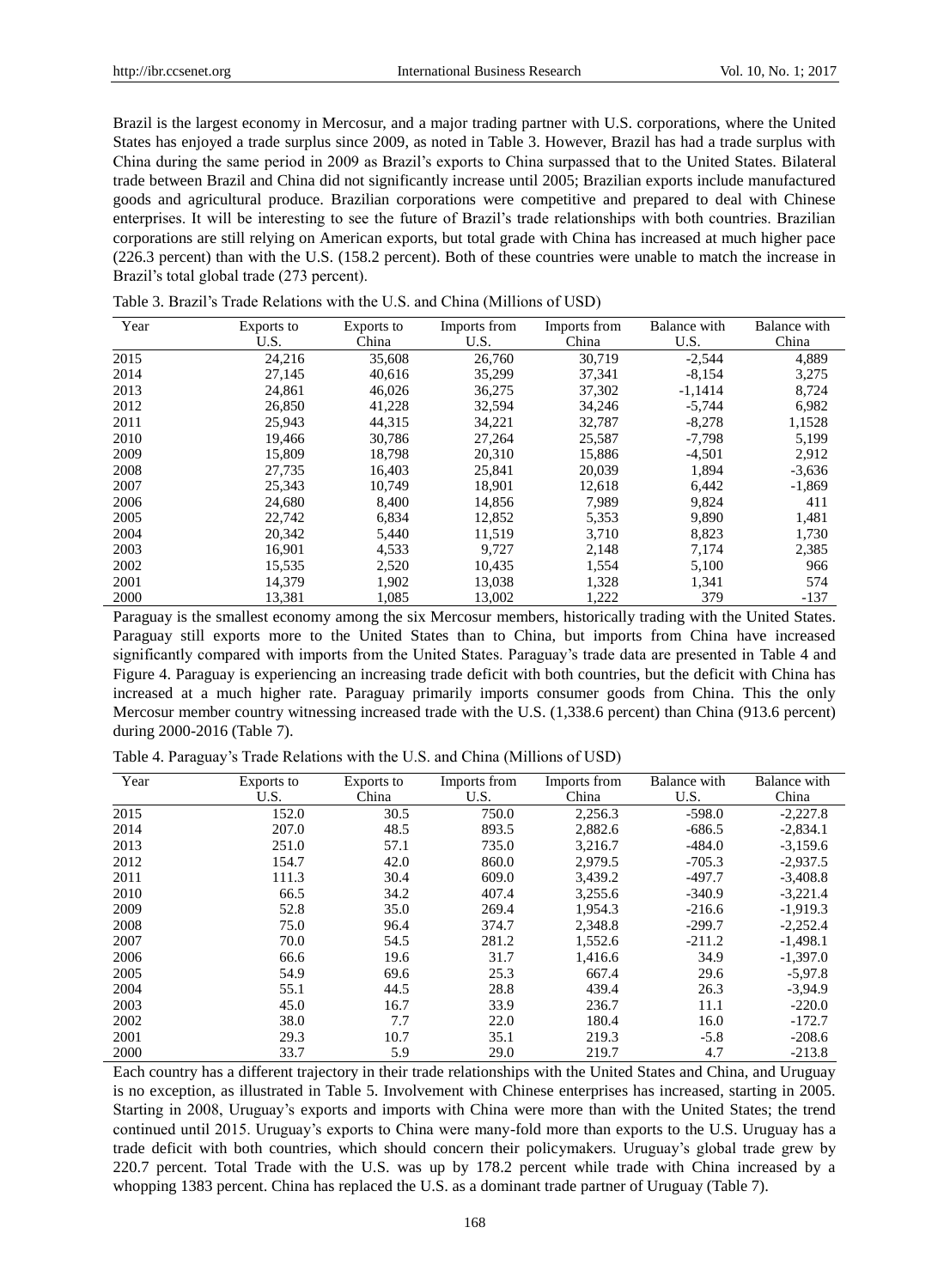| Year | Exports to | Exports to | Imports from | Imports from | Balance with | Balance with |
|------|------------|------------|--------------|--------------|--------------|--------------|
|      | U.S.       | China      | U.S.         | China        | U.S.         | China        |
| 2015 | 528.0      | 1,212.3    | 950.0        | 1,805.8      | $-422.0$     | $-593.5$     |
| 2014 | 414.8      | 2,395.4    | 1.766.4      | 2.703.5      | $-1,351.6$   | $-308.1$     |
| 2013 | 384.6      | 2.241.1    | 1,928.5      | 2,557.0      | $-1,543.9$   | $-315.9$     |
| 2012 | 339.2      | 1,751.9    | 1,471.9      | 2,653.7      | $-1,132.7$   | $-901.8$     |
| 2011 | 274.4      | 1,285.2    | 1,382.1      | 2,201.4      | $-1,107.7$   | $-916.2$     |
| 2010 | 225.9      | 1,046.5    | 1,070.7      | 1,627.0      | $-844.8$     | $-580.5$     |
| 2009 | 231.2      | 669.5      | 818.8        | 873.5        | $-587.6$     | $-204.0$     |
| 2008 | 235.6      | 566.4      | 982.7        | 1,113.5      | $-747.1$     | $-547.1$     |
| 2007 | 475.9      | 310.6      | 704.6        | 677.0        | $-228.7$     | $-366.4$     |
| 2006 | 497.6      | 245.4      | 530.5        | 447.6        | $-32.9$      | $-202.2$     |
| 2005 | 789.0      | 119.6      | 260.8        | 242.3        | 528.2        | $-122.7$     |
| 2004 | 600.7      | 113.0      | 223.9        | 172.7        | 376.8        | $-59.7$      |
| 2003 | 250.7      | 95.2       | 167.5        | 86.0         | 83.2         | 9.2          |
| 2002 | 184.6      | 71.0       | 230.5        | 104.4        | $-45.9$      | $-33.4$      |
| 2001 | 176.9      | 102.9      | 273.7        | 121.5        | $-96.8$      | $-18.6$      |
| 2000 | 191.9      | 91.2       | 339.4        | 112.2        | $-147.5$     | $-21.0$      |

Finally, data related to Venezuela's trade relationships with the United States and China are presented in Table 6. Despite political tensions between Venezuela and the former, both countries have maintained a robust trade partnership. Venezuela has enjoyed a trade surplus with the United States, and has also had a trade surplus with China since 2008. The Venezuelan trade surplus is attributed to oil exports to these two countries. Overall, the U.S. is a major trading partner to Venezuela, and as of 2015, China is unable to catch up; however, trade relationships with China have considerably improved while total grade with the U.S. has declined during the same period. The future of the trade flow in the future depends how effectively Venezuela deal with their economic crises starting in 2015. Trade with the U.S. declined by 6.7 percent, while the trade with China increased by an astonishing 6312 percent (Table 7).

Table 6. Venezuela's Trade Relations with the U.S. and China (Millions of USD)

| Year | Exports to | Exports to | Imports from | Imports from | Balance with | Balance with |
|------|------------|------------|--------------|--------------|--------------|--------------|
|      | U.S.       | China      | U.S.         | China        | U.S.         | China        |
| 2015 | 14.149     | 6,218      | 7.386        | 6,1571       | 6,763        | 61           |
| 2014 | 27,472     | 10,263     | 12,251       | 6,224        | 1,5221       | 4,039        |
| 2013 | 29,089     | 11,929     | 14,524       | 6,669        | 1,4565       | 5,260        |
| 2012 | 35,767     | 13,119     | 19.394       | 10,278       | 1.6373       | 2,841        |
| 2011 | 43,868     | 11,586     | 10,439       | 3,462        | 3,3429       | 8,124        |
| 2010 | 26,421     | 5,071      | 9,752        | 2,911        | 1,6669       | 2,160        |
| 2009 | 21,772     | 3,320      | 10,100       | 3,205        | 1,1672       | 115          |
| 2008 | 48,211     | 3,481      | 12,528       | 3,315        | 3,5683       | 166          |
| 2007 | 31,013     | 2,006      | 11,135       | 2,807        | 1,9878       | $-801$       |
| 2006 | 34,896     | 2.410      | 9,351        | 1,485        | 2,5545       | 925          |
| 2005 | 26,975     | 293        | 6,894        | 808          | 2,0081       | $-515$       |
| 2004 | 16,946     | 277        | 4,986        | 392          | 1,1960       | $-115$       |
| 2003 | 11.635     | 165        | 2,767        | 157          | 8,868        | 8            |
| 2002 | 12.024     | 91         | 3,909        | 206          | 8,115        | $-115$       |
| 2001 | 12.849     | 42         | 5,689        | 317          | 7,160        | $-275$       |
| 2000 | 17.298     | 23         | 5.780        | 170          | 1.1518       | $-147$       |

Chinese enterprises, starting from 2002, have played active roles with all six Mercosur members, and are trying to replace the United States as a leading trade partner. The aggressive involvement of Chinese enterprises can be attributed to a number of developments, including competitiveness and growth of the Chinese economy, renewed focus on Latin American countries by the Chinese government, and left-leaning political parties' election to the highest office in Mercosur member countries. Moreover, U.S. corporations' increased focus on the Asia-Pacific region may have provided an opening to Chinese enterprises.

|  | Table 7. Changes in Total Trade Flow of Mercosur Members (2000 – 2015) |  |  |  |
|--|------------------------------------------------------------------------|--|--|--|
|  |                                                                        |  |  |  |

| Country        | <b>National Trade</b> | Trade with the U.S. | Trade with China |
|----------------|-----------------------|---------------------|------------------|
| Argentina      | 140.7 %               | 73.8 %              | 666.2 %          |
| <b>Bolivia</b> | 212.9 %               | 93.2 %              | 2775.0 %         |
| <b>Brazil</b>  | 273.0 %               | 158.2 %             | 226.3 %          |
| Paraguay       | 512.5 %               | 1338.6 %            | 913.6 %          |
| Uruguay        | 220.7 %               | 178.2 %             | 1383.9 %         |
| Venezuela      | 84.0 %                | $-6.7%$             | 6312.0%          |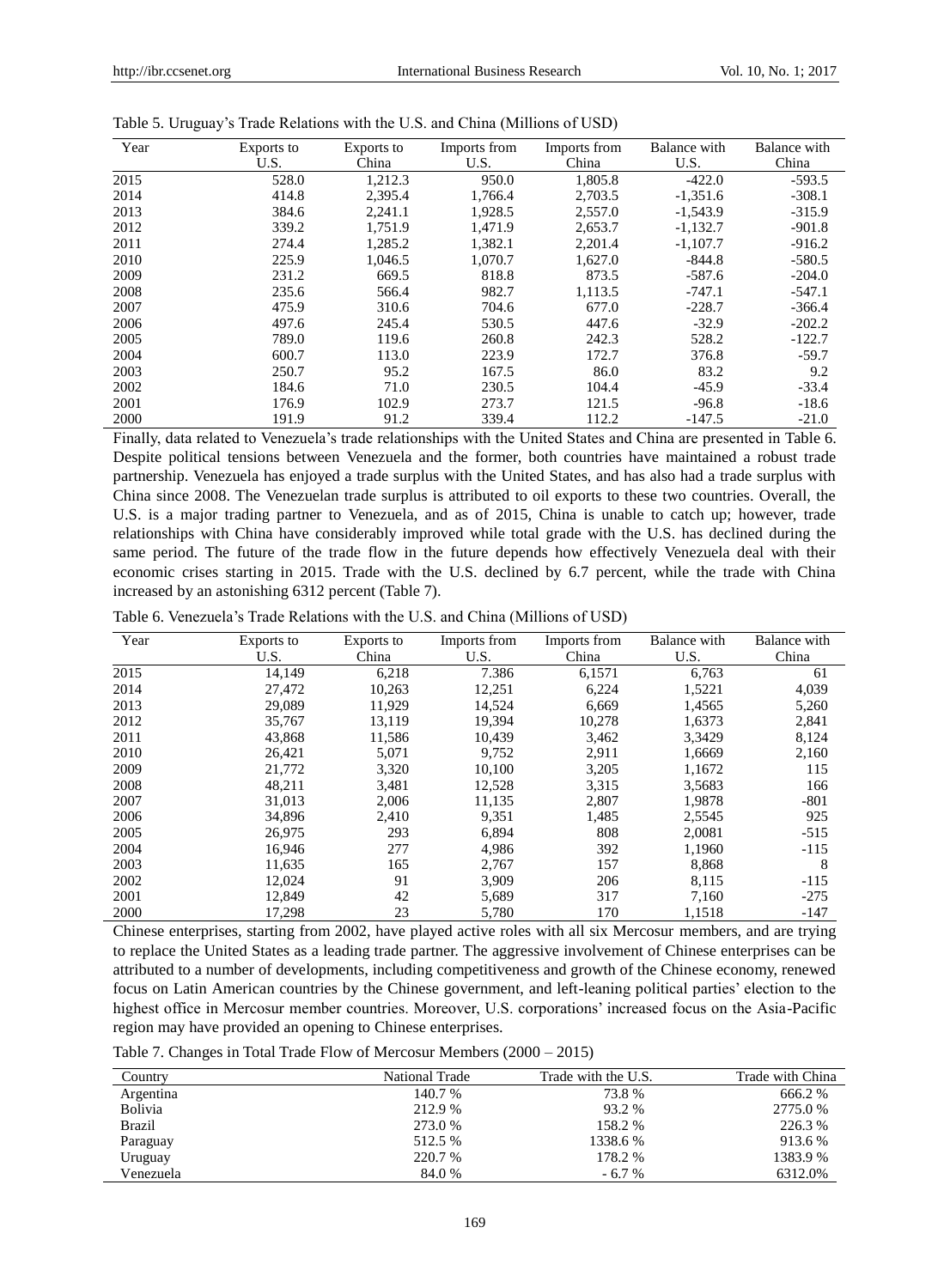## **5. Conclusions**

This study sheds new light on Mercosur member countries' increased trade relationships with the United States, a historical partner, and China, a new emerging partner. Chinese trade relationships with Argentina, Bolivia, Brazil, and Paraguay have been noticeable since 2002, and relationships with Uruguay and Venezuela have improved since 2005. China has played a dominant role in Mercosur member countries in the last decade (2006-2015), and they are competing well with U.S corporations in all member countries except Venezuela. Despite lingering political differences between the United States and Venezuela, both countries have kept their commercial engagement out of political disputes. Increased competition between U.S. and Chinese business interests is expected in Mercosur member countries in the near future, as China needs Latin American countries' natural resources; simultaneously, there is a regional demand for low-cost Chinese imports. U.S. corporations may need to revisit their past trade strategies for the Mercosur region, as they now must aggressively compete with both Chinese and European corporations.

The status of the Mercosur countries' competiveness is another significant contribution of this study. The Mercosur region's policymakers should analyze the reasons as to why Argentina, Paraguay, and Uruguay are witnessing a recent trade deficit with the United States and China. Bolivia has simultaneously experienced a huge trade deficit with China and Brazil, since 2009, has a trade deficit with the U.S. Only Venezuela has been able to maintain a trade surplus with both countries, primarily due to oil exports, but lowering oil prices and the downward spiral of Venezuela's economy in 2016 may absorb a part of this trade surplus. In 2015, Venezuela has already witnessed shrinking international trade with both countries.

Finally, the Mercosur region does not have to rely solely on the United States, their historical partner, in international trade relationships because the European Union and China are now interested in forging alliances with the Mercosur region. The European Union and the United States have made several unsuccessful past attempts for a free-trade agreement with Mercosur member countries. China, rather than signing a free-trade agreement with Mercosur, increased their FDI in the region and established partnerships with individual governments and corporations. China is already a dominant trade partner with all Mercosur members except Venezuela, and will continue to be an important partner. Without developing a clear short and long-term strategy, the Mercosur member countries cannot compete with emerging Chinese enterprises and also Mercosur-Chinese partnership cannot be a mutually beneficial for both sides. China needs the region's natural resources, and the region need Chinese consumer and industrial products. China has already replaced the U.S. as dominant trading partner in all Mercosur members as trade with China has increased at much higher rate than the United States, and this trend may continue in the near future.

#### **References**

- Akhter, S. H., & Marcilio, M. (2014). Internationalization Dilemma for Brazilian Firms: China vs. the Greater Mercosur Region. *European Business Review, 26*(6), 514-530.<https://doi.org/10.1108/EBR-03-2013-0063>
- Directions of International Trade. (2007, 2014, 2016). Washington, D.C.: International Monetary Fund.
- Gardina, G. L. (2010). *The Origins of Mercosur*, New York, NY: Palgrave Macmillan. <https://doi.org/10.1057/9780230105546>
- Grossman, M., & Chien, W. (2011). Trade Pattern and International Relations in the China-Brazil-U.S. Triangle: A Mixed-Method Analysis. *Faculty and Librarian Research Grants (FLRG)*, *Item 3.*  www.vc.bridgew.edu/flrg\_grant/3
- Hornbeck, J. F. (2011). U. S.-Latin America Trade: Recent Trends and Policy Issues. *Current Politics and Economies of South, 4*(3).
- Mahrukh. (2015). Interregionalism's Impact on Regional Integration in Developing Countries: The Case of Mercosur. *Journal of European Public Policy, 2*(7), 967-984.
- Oviedo, E. D. (2013). Argentina Facing China: Modernization, Interests and Economic Relations Model. *East Asia, 30*(1), 7-34[. https://doi.org/10.1007/s12140-012-9184-1](https://doi.org/10.1007/s12140-012-9184-1)
- Oviedo, E. D. (2015). Argentina and China: An Analysis of the Actors in the Soybean Trade and the Migratory Flow. *Journal of Chinese Political Science, 20,* 243-266[. https://doi.org/10.1007/s11366-015-9360-4](https://doi.org/10.1007/s11366-015-9360-4)
- Paiva, C. A., & Gustavo, S. C. (2014). On the Irrelevance of Mercosur: Evidence from Foreign Direct Investment. *Latin American Business Review, 15,* 291-314.<https://doi.org/10.1080/10978526.2014.931792>
- Peters, E. D. (2013). Recent China-LAC Trade Relations: Implications for Inequality. *Geopolitics, History, and International Relations, 5*(2), 44-71.